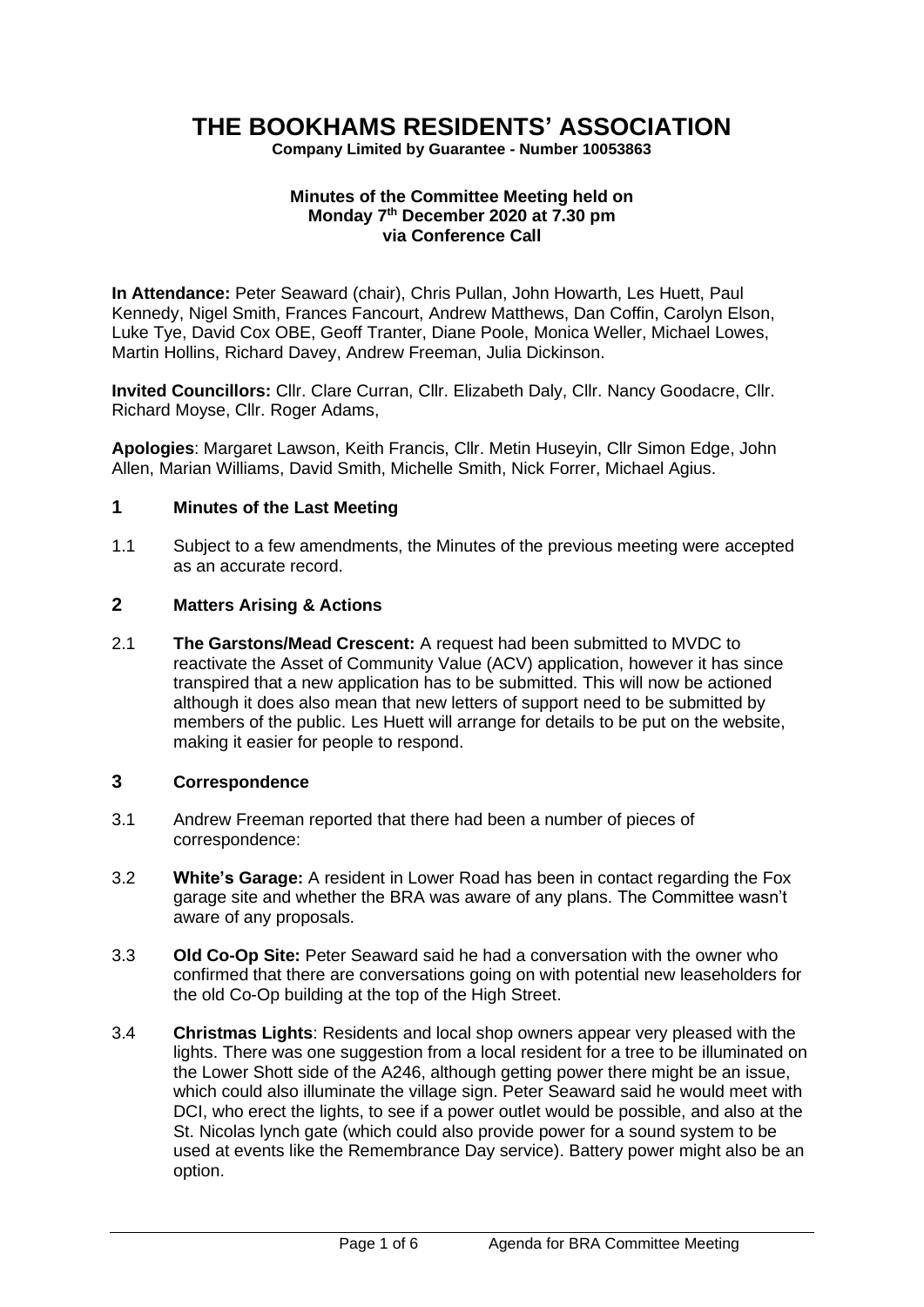- 3.5 **Electric Vehicle Charging Point:** It was suggested by a local resident that a couple of EV charging points could be put in the Lower Shott car park, some of which do a 60 - 80% charge in 30 mins while you shop.
- 3.6 Les Huett explained that there is an opportunity to establish a central base that could enable owners of electric vehicles to visit the village to shop or if there was a shuttle bus to Poleston Lacey. Both MVDC and SCC are looking at EV charging points so may be interested.

## **4 Group Updates**

- 4.1 **Management Group** (Finance, Secretariat, Project Control)
- 4.1.1 **Company Limited by Guarantee – Tax Return:** John Howarth reported that the BRA owes £5.51 although he believes this is likely to be waived.
- 4.1.2 **Christmas Lights**: Chris Pullan said that an invoice for £3,120 had been received from DCL UK Ltd to put up and take down the light. John Howarth said that the MV Chamber of Commerce would be donating £500. Chris pointed out that there was a small shortfall to cover the lights this year and if there was to be any expansion, i.e. Lower Shott, then this would need to be funded.

# 4.2 **Planning Group**

- 4.2.1 **Planning Committee:** During the last month the Planning Committee considered 20 applications and made 2 representations. A further urgent letter had also been submitted in respect to a 5G mast application.
- 4.2.2 Nigel Smith reported back that he had reviewed to outcome of the planning committee's endeavours and, during the 12 months to the end of September, 208 applications had been submitted, including tree applications. Of these, the committee had submitted a letter of representation on 30 (4 in support and 26 opposing). Of these only 4 or 5 went ahead as per the officer's recommendation. The rest were either overturned by the Committee or conditions imposed which suggests that the planning committee's input is valid and, in most cases, listened to.
- 4.2.3 **Youth Centre**: SCC has submitted a planning application for a Youth Centre on the Lower Road Recreation ground. The Planning Committee has submitted a response to MVDC, some of the points being that this site would make it much more available to youngsters residing in Bookham with over 500 pupils a day pass this location on their way to and from the Howard of Effingham School. Being Green Belt land, it would need to satisfy the 'very special circumstances' test, i.e. officers and councillors need to be satisfied that there is a unique set of circumstances here that will not be repeatable elsewhere and so will not create a unacceptable precedent for other green belt development.
- 4.2.4 It is anticipated that the application would go to the Development Control Committee with an officer recommendation of refusal, although at this stage it is an outline application to test the principle of erecting a building in the rec. It was noted that the new proposal is virtually equivalent to the old centre plus the existing changing hut so there is no attempt to increase the overall footprint.
- 4.2.5 If the application is refused then SCC is likely to submit an application for the existing site but smaller and enabling funding would be reduced.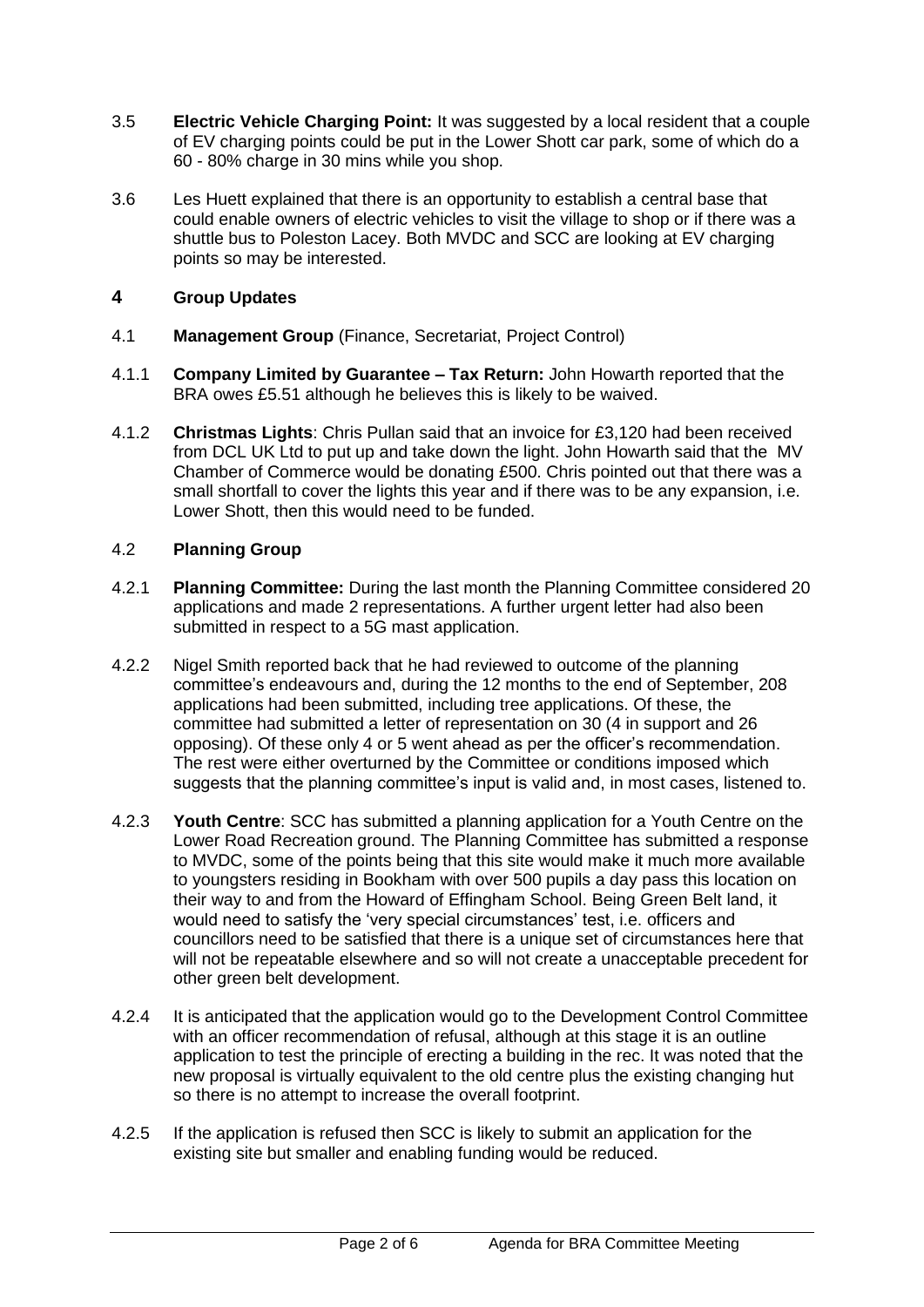- 4.2.6 **Local Plan:** Elizabeth Daly reported that the MVDC Cabinet have agreed a new development scheme for the Local Plan with the Regulation 19 consultation planned for summer 2021. MVDC does not expect to undertake a further Regulation 18 consultation on any new Green Belt sites, but will be redoing its land availability assessment in light of Covid and climate change as well as consultation responses. This will result in a new assumption on expected brownfield sites, and a reassessment of Green Belt proposals. Any Green Belt sites which are considered potentially suitable for development will be subject to an individual reassessment to determine whether there are exceptional circumstances such as community benefits to justify taking them out of the Green Belt.
- 4.3 **Environment Group** (Roads, Paths, Drainage, Flooding, Trees Horticulture, Litter Pick)
- 4.3.1 **Street Cleaning:** Peter Seaward reported that Nancy Goodacre and Clare Curran had recently got Amey to clear the top of the High Street and the surrounding paths, and that he himself had been working with local residents to get the service road that runs along the A246 Guildford Road (between the High St and Yelverton Court) swept of leaves. Peter feels the street cleaning that MVDC has with Amey is inadequate in that it relies on Amey deciding what streets to clean based on national standards. Previously street cleaning was done on a regular basis dependent on location, e.g. the High Street would be done more frequently than a more distant and less used location.
- 4.3.2 It was noted that the four north RAs would like to meet with MVDC to discuss street cleaning. By coincidence MVDC's Scrutiny Committee will be meeting with Amey to debate the contract and any issues arising. Whilst not ideal, it does seem that Amey does response when asked.
- 4.3.3 **Trees:** Frances Fancourt reported that an application had been made to SCC for planting at the Garstons Triangle, although they want the outcome of the Asset of Community Value decided first.
- 4.3.4 **Planters:** Frances also said she was seeking quotes for some planters between Lower Shott and the post office.
- 4.3.5 **Rectory Lane:** Clare Curran and Michael Agius are looking at safer crossing options near The Grange/All Saint's church. It was suggested that a footpath could be painted on the road to make it safer.
- 4.4 **Community Group** (Education, Police, Transport, Emergency Services, Health, Churches Together)
- 4.4.1 **Eastwick School:** Michael Lowes reported that the school has signed-up to work towards becoming plastic free. The first to do so in Bookham.
- 4.4.2 **Howard of Effingham:** Michael Lowes reported back of what he had learnt about the school:
- 4.4.3 Regarding the handover date, the following statement has been agreed: "The current construction programme would enable Berkeley to handover the new school facilities to The Howard in the summer of 2023, subject to the completion of all outstanding planning matters."
- 4.4.4 With regard to delays, it has taken time to prepare the technical design work for a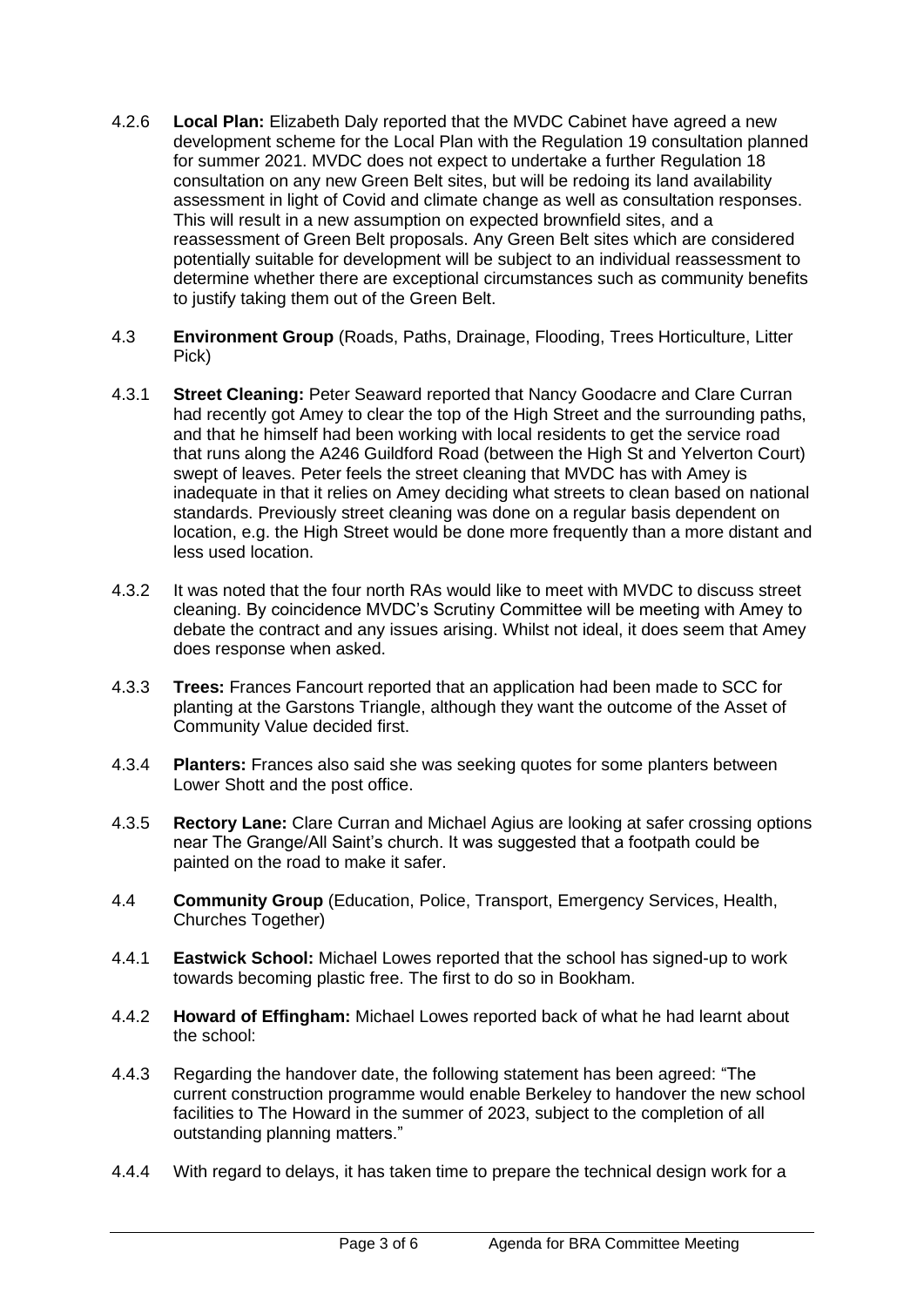number of pre commencement conditions. Planning decision making has slowed across the country generally this year due to staff absences and many Council planning departments have found staff are moved to Covid-19 response which can create backlogs. However, Berkeley are confidently on track for a start on site in February next year.

- 4.4.5 The main point of change in the plans which is that the sports hall and sixth form will now be incorporated into a single building.
- 4.4.6 The design supports adaptable school management. Flexibility in spaces proving to be hugely important in future pandemic planning and something we find really concerns parents on the schemes we have worked on in 2020.
- 4.4.7 Firstly, further information has just been published, find using the link below:

[The new home for The Howard update –](https://mailchi.mp/abab1783ea1c/the-new-home-for-the-howard-update-december-2020) December 2020 (mailchi.mp)

- 4.4.8 David Cox said that there will need to be additional capacity between now and when the new school opens. This remains an outstanding point that needs addressing.
- 4.4.9 It was noted that a representative from Berkeley would be willing to attend a future committee meeting.
- 4.4.10 It was also noted that a planning application has been submitted for the former British Legion centre to be used as a Special Educational Needs and Disabilities centre.
- 4.4.11 **Buses:** Keith Francis emailed prior to the meeting to report that at SCC's Cabinet Meeting on the **24 November 2020**, they discussed:
- 4.4.12 "Accelerating the Introduction of Ultra-Low / Zero Emissions Buses and Community Transport Vehicles into Surrey", which includes a proposed financial support from the council with supporting investment from the bus operators which will see the introduction of between 70 and 80 ultra-low or zero emission buses, alongside over 50 Community Transport ("CT") minibuses over the next five years.
- 4.4.13 On Community Transport the papers states that "In conjunction with the financial support element of the scheme, to improve rural mobility in Mole Valley District Council, a new Demand-Responsive Transport service accessible to all residents is proposed to be introduced, to supplement the normal bus network."
- 4.4.14 **Vehicle Activated Signs**: There has been limited progress. Clare Curran has met Peter Harris who represents the Surrey Camera Safe Partnership, an organisation that can provide such signs. Following an exchange of emails a meeting will be scheduled for January to look at potential sites, etc.
- 4.4.15 **Christmas Box**: Martin Hollins said that Churches Together plan to produce 500 'Christmas Boxes' this year with some festive treats, families and elderly people.

#### 4.5 **Communications and Members Comms and Membership - Year End Report**

- 4.5.1 Les Huett spoke about the Year-End Report as follows:
- 4.5.2 Our Q4 Communications and Membership Plan that we issued at the 7th September Committee meeting has been completed. Our strategy was to: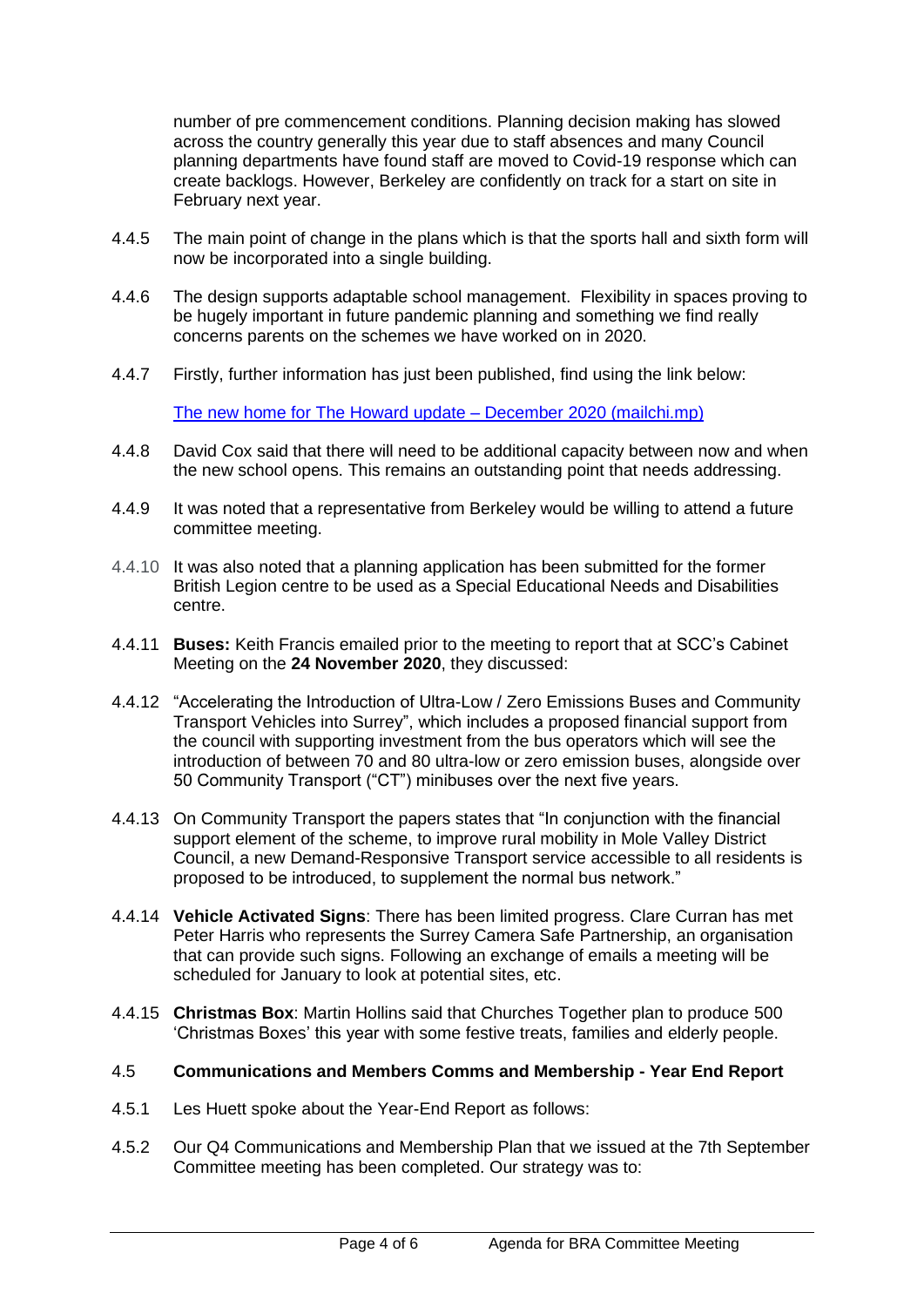- To keep residents engaged with the BRA
- · Maintain membership numbers and subscriptions
- Use Road Stewards and Noticeboards and third parties for physical media.
- Continue with digital communications which is proving an effective engagement channel
- 4.5.3 To deliver the strategy the Communications and Membership Team shall:
- 4.5.4 Produce a campaign in print and digital media with the simple headline message along the lines of:
- 4.5.5 "BRA Still here for you": This we have achieved with a significant personal effort by Les and Carolyn and supported by our team of Road Stewards.
- 4.5.6 We have produced content for the Newsletter, BRA website, Facebook, Look Local, Bookham Bulletin and Effingham Roundabout throughout the year.
- 4.5.7 For the whole of 2020 we have had our online membership payment service available and circa 600 people have paid on line this year with a significant step up in subscriptions during the Q4 campaign. We included an option for members to make a donation in addition to their subscription which there has been some uptake. We also introduced the option to pay by phone for those residents unable to pay online which has also seen some uptake.
- 4.5.8 The bulk of membership payments are still coming through our Road Stewards and we are grateful to them for their continued commitment through what has been a challenging year. Some of our Road Stewards have also adopted digital media by communicating to their road WhatsApp groups that have come in to play this year.
- 4.5.9 Website: We continue with weekly updates on the BRA website with snippets of the posts made to our Facebook page and I Live in Bookham pages so that people can read more on the BRA website and catch up on other stories they may not be aware of.
- 4.5.10 The stats for the website are:
	- Last 30 days: 3274 page views up 117% from last month
	- For the year: 22,174 page views.
- 4.5.11 **Email Service:** There will be a final Mailchimp campaign for the year which will have two versions - one to those members who have paid online and one for members who have yet to. Our MailChimp database stands at 1,100 - nearly double year on year.
- 4.5.12 **Membership:** We are waiting for a few Road Stewards to submit their membership schedules and payments but we expect to collect over £6,000 which is more than we anticipated but down on 2019 – (£9k), however there is an overall drop in membership numbers. We expect to close the year on circa 1,300 – 1,400 members which is less than 2019 (2421) but again higher than we anticipated. An encouraging point to note is that we have 146 new members who have joined online.